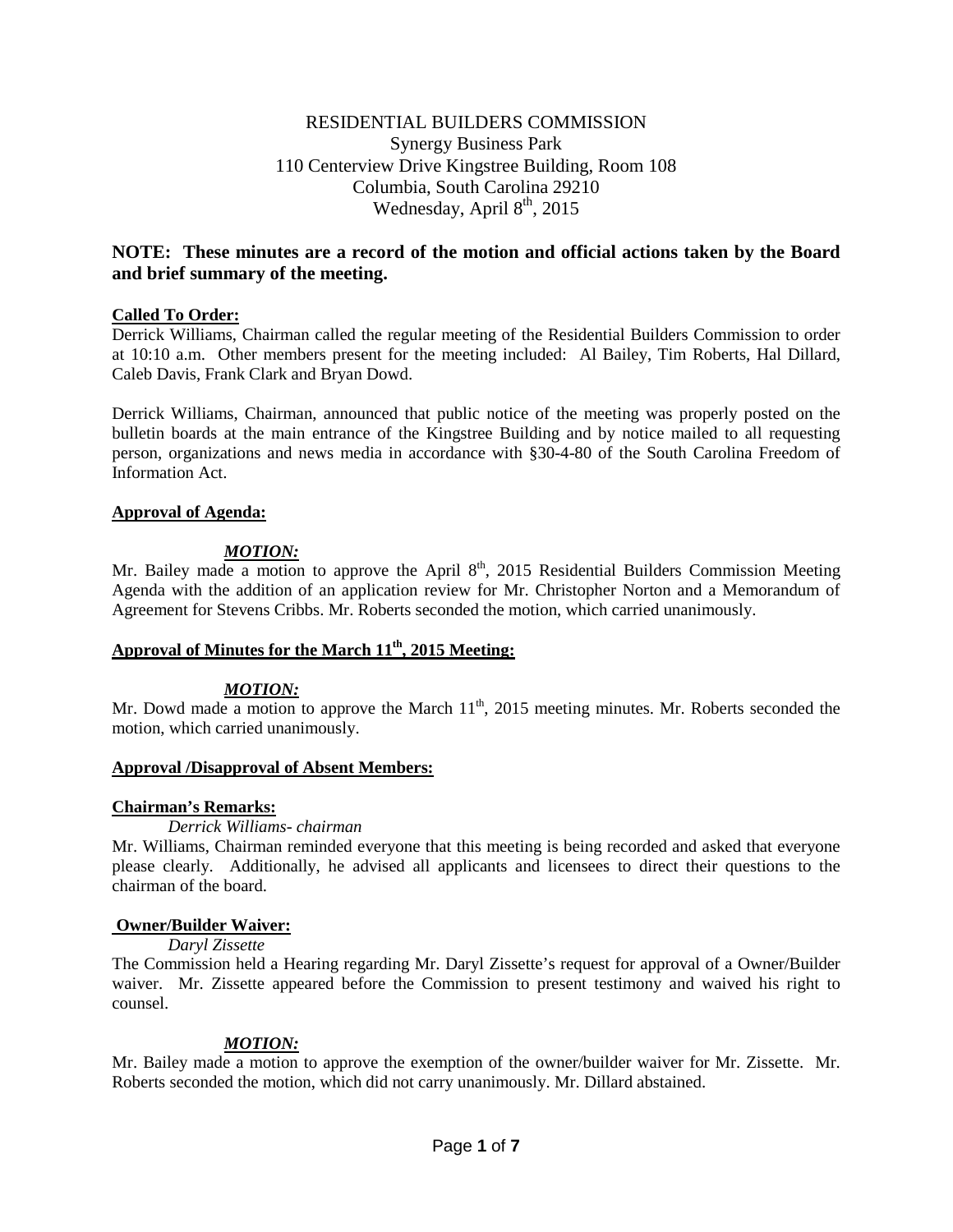## *Trent Campbell*

The Commission held an Application Review Hearing regarding Mr. Trent Campbell. Mr. Campbell appeared before the Commission to present testimony and he waived his right to counsel.

#### *MOTION:*

Mr. Bailey made a motion to allow Mr. Campbell to sit for the Exam. Mr. Dillard seconded the motion, which did not carry unanimously, Mr. Dowd opposed.

#### *Lemuel Knight Jr.*

The Commission held an Application Review Hearing regarding Mr. Lemuel Knight Jr. Mr. Knight appeared before the Commission to present testimony and waived his right to counsel.

#### *MOTION:*

Mr. Dowd made a motion to allow Mr. Knight to sit for the exam. Mr. Davis seconded the motion, which carried unanimously.

#### *Jennifer L. Gerben-Nettles*

The Commission held an Application Review Hearing regarding Mr. Jennifer L. Gerben-Nettles. Ms. Gerben-Nettles appeared before the Commission to present testimony along with her witnesses Mr. James L. Nettles Jr. and Mr. Mark Nix and waived her right to counsel.

## *MOTION:*

Mr. Dillard made a motion to go into Executive Session for legal advice. Mr. Dowd seconded the motion, which carried unanimously.

#### *MOTION:*

Mr. Bailey made a motion to exit Executive Session for legal advice. Mr. Roberts seconded the motion, which carried unanimously.

Mr. Dillard recused himself from the application review due to unintentional prior knowledge of information.

## *MOTION:*

Mr. Dowd made a motion to go into Executive Session for legal advice. Mr. Roberts seconded the motion, which carried unanimously.

#### *MOTION:*

Mr. Dowd made a motion to exit Executive Session for legal advice. Mr. Roberts seconded the motion, which carried unanimously.

#### *MOTION:*

Mr. Bailey made a motion to allow Ms. Gerben-Nettles to amend her application to reflect the correct answer to the question regarding judgments and allow her to sit for the exam. Mr. Roberts seconded the motion, which carried unanimously.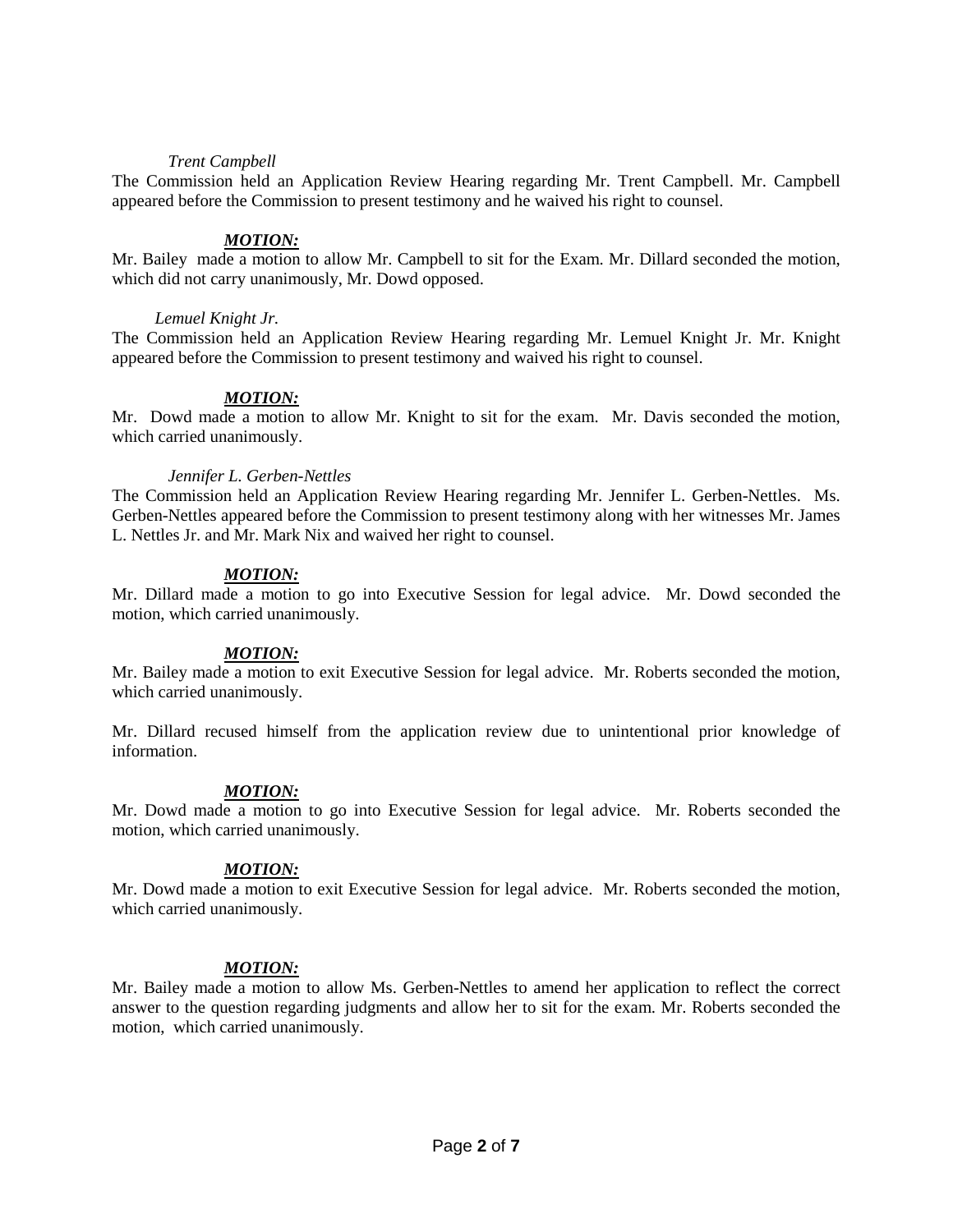#### *Ariosto Schenone*

The Commission held an Application Review Hearing regarding Ariosto Schenone. Mr. Schenone appeared before the Commission to present testimony and waived his right to counsel.

## *MOTION:*

Mr. Bailey made a motion to allow Mr. Schenone to sit for the residential exam. Mr. Davis seconded the motion, which carried unanimously.

#### *Clayton Martin*

The Commission held an Application Review Hearing regarding Clayton Martin. Mr. Martin did not appear.

#### *MOTION:*

No motions were made.

#### *Roger Kondroski*

The Commission held an Application Review Hearing regarding Mr. Roger Kondroski. Mr. Kondroski appeared before the Commission to present testimony and waived his right to counsel.

## *MOTION:*

Mr. Bailey made a motion to allow Mr. Kondroski to sit for the exam. Mr. Dillard seconded the motion, which carried unanimously.

#### *Greg Garman*

The Commission held an Application Review Hearing regarding Mr. Greg Garman. Mr. Garman appeared before the Commission to present testimony and waived his right to counsel.

## *MOTION:*

Mr. Dowd made a motion to approve Mr. Garman's Home Inspector's license. Mr. Roberts seconded the motion, which carried unanimously.

#### *Brian Ranger*

The Commission held an Application Review Hearing regarding Mr. Brian Ranger. Mr. Ranger appeared before the Commission to present testimony and he waived his right to counsel.

## *MOTION:*

Mr. Bailey made a motion to approve Mr. Ranger's renewal application at the next renewal Mr. Ranger must provide proof to the staff that he has continued the monthly bank drafts or reach a settlement with the bank. If he is unable to provide this information at that time he would be required to come back before the board during the 2016 renewal cycle. Mr. Dowd seconded the motion, which carried unanimously.

#### *Christopher Norton*

The Commission held an Application Review Hearing regarding Christopher Norton. Mr. Norton did not appear.

## *MOTION:*

No motions were made.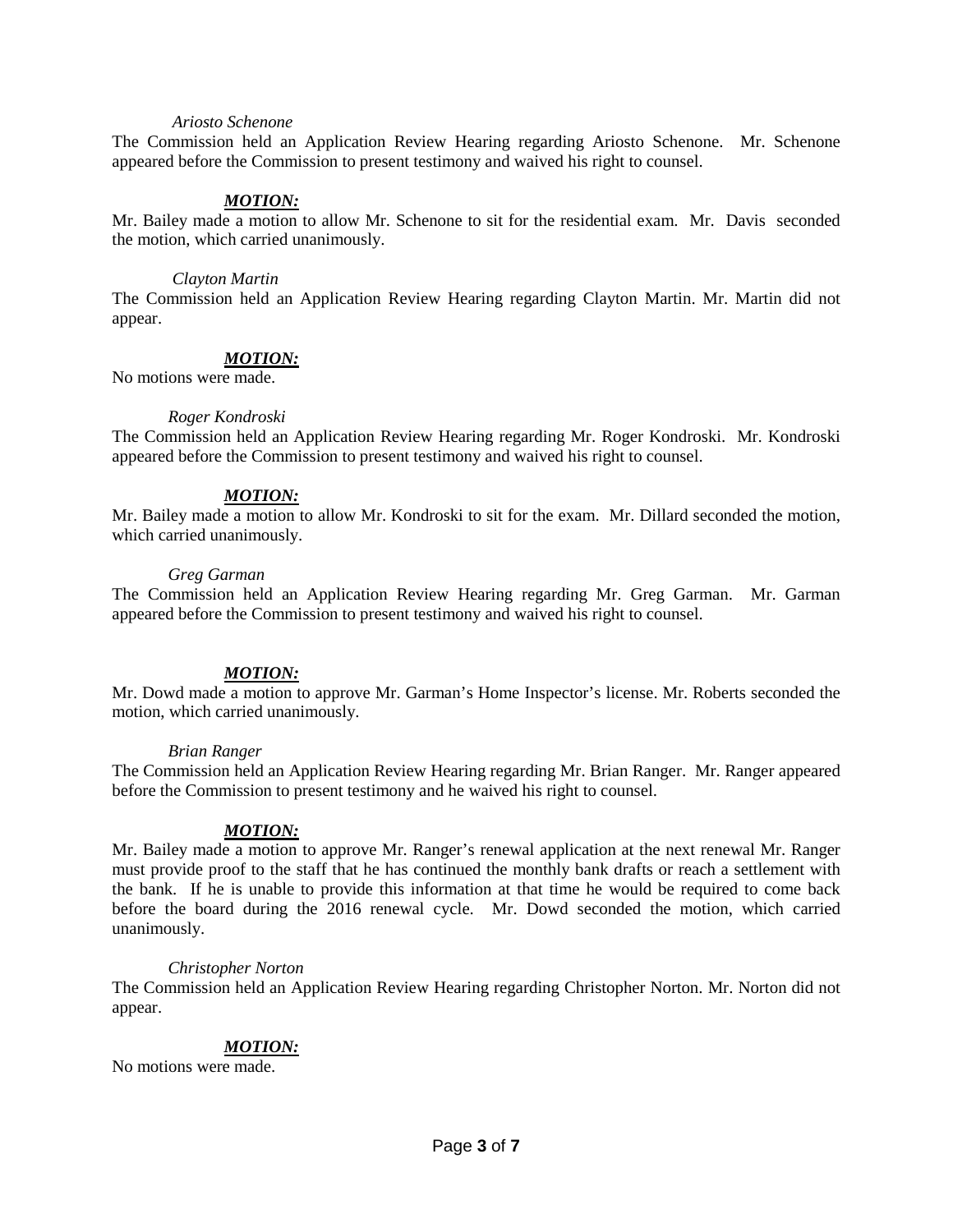# **Final Order Hearings:**

*Jared Oettinger Case# 2012-63*

The Board held a Final Order hearing regarding Mr. Jared Oettinger.

# *MOTION:*

Mr. Bailey made a motion to uphold the Hearing Officer's Recommendation. Mr. Dowd seconded the motion which carried unanimously.

*Mr. George Kornahrens Case# 2012-302*

The Board held a Final Order hearing regarding Mr. George Kornahrens.

# *MOTION:*

Mr. Roberts made a motion to uphold the Hearing Officer's Recommendation. Mr. Dowd seconded the motion which carried unanimously.

# *Mr. Brian Stevens Case# 2012-503*

The Board held a Final Order hearing regarding Mr. Brian Stevens.

# *MOTION:*

Mr. Davis made a motion to uphold the Hearing Officer's Recommendation. Mr. Roberts seconded the motion which carried unanimously.

## *Ms. Sharon Hammonds Case# 2013-45*

The Board held a Final Order hearing regarding Ms. Sharon Hammonds.

# *MOTION:*

Mr. Bailey made a motion to uphold the Hearing Officer's Recommendation. Mr. Dowd seconded the motion which carried unanimously.

# *Mr. James Green Case# 2014-119*

The Board held a Final Order hearing regarding Mr. James Green.

# *MOTION:*

Mr. Davis made a motion to uphold the Hearing Officer's Recommendation. Mr. Clark seconded the motion which carried unanimously.

## *Mr. Tony Williford Case# 2014-9*

The Board held a Final Order hearing regarding Mr. Tony Williford.

# *MOTION:*

Mr. Dowd made a motion to uphold the Hearing Officer's Recommendation. Mr. Clark seconded the motion which carried unanimously.

## *Mr. Gerald Tumbleston Case# 2013-297*

The Board held a Final Order hearing regarding Mr. Gerald Tumbleston.

## *MOTION:*

Mr. Davis made a motion to uphold the Hearing Officer's Recommendation. Mr. Clark seconded the motion which carried unanimously.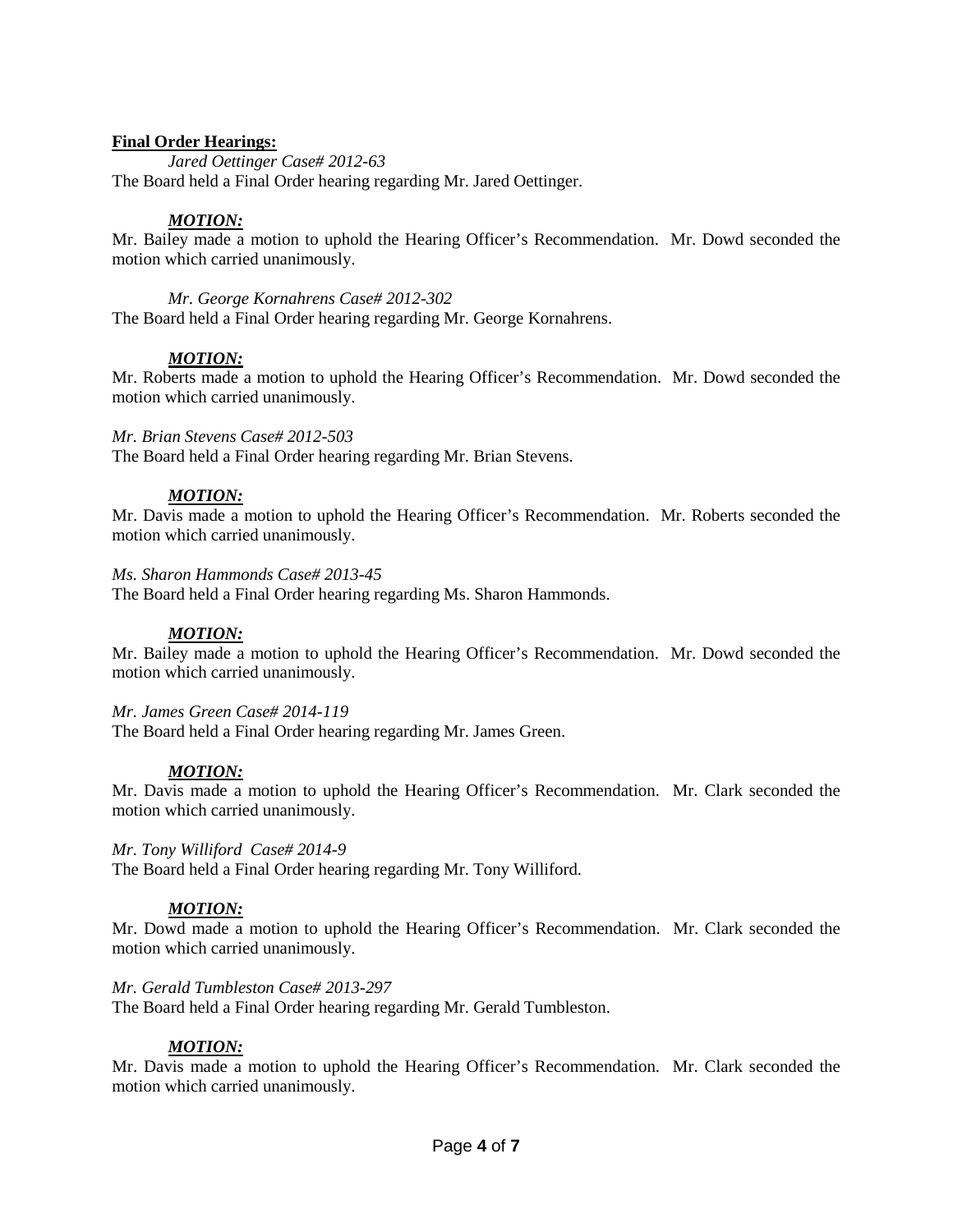#### *Mr. Hugh Elam Case#2013-208*

The Board held a Final Order hearing regarding Mr. Hugh Elam. Mr. Al Bailey recused himself.

## *MOTION:*

Mr. Davis made a motion to uphold the Hearing Officer's Recommendation. Mr. Clark seconded the motion which carried unanimously.

#### *Mr. Scott Nesmith case# 2012-214*

The Board held a Final Order hearing regarding Mr. Scott Nesmith. Mr. Scott Nesmith was present and sworn in. Mr. Melville appeared as attorney for Mr. Nesmith

#### *MOTION:*

Mr. Bailey made a motion to go into Executive Session to seek legal advice. Mr. Dowd seconded the motion which carried unanimously.

#### *MOTION:*

Mr. Bailey made a motion exit Executive Session from receiving legal advice. Mr. Roberts seconded the motion which carried unanimously.

#### *MOTION:*

Mr. Bailey made a motion to uphold the Hearing Officer's Recommendation. Mr. Dowd seconded the motion which carried unanimously.

#### *Mr. Willie Johnson Case# 2013-242*

The Board held a Final Order hearing regarding Mr. Willie Johnson.

## *MOTION:*

Mr. Dowd made a motion to uphold the Hearing Officer's Recommendation. Mr. David seconded the motion which carried unanimously.

#### *Mr. Cecil Lachicotte Case# 2014-181*

The Board held a Final Order hearing regarding Mr. Cecil Lachicotte.

## *MOTION:*

Mr. Roberts made a motion to uphold the Hearing Officer's Recommendation. Mr. Bailey seconded the motion which carried unanimously.

## **Memorandum of Agreement**

#### *Mr. Thomas Massar Case# 2013-352*

Mr. Thomas Massar was present and sworn in. Mr. Bill Scott, Esq. appeared as attorney for Mr. Massar. Erin Baldwin, Esq. represented the State. Mr. Bill Scott presented his case before the Board. Ms. Baldwin requested that the Board accept the Memorandum of Agreement (MOA)..

## *MOTION:*

Mr. Bailey made a motion that the Memorandum of Agreement and Stipulation of Facts submitted be upheld and a letter of caution be issued and allow for Renewal of Mr. Massar's license. Mr. Davis seconded the motion, which carried unanimously.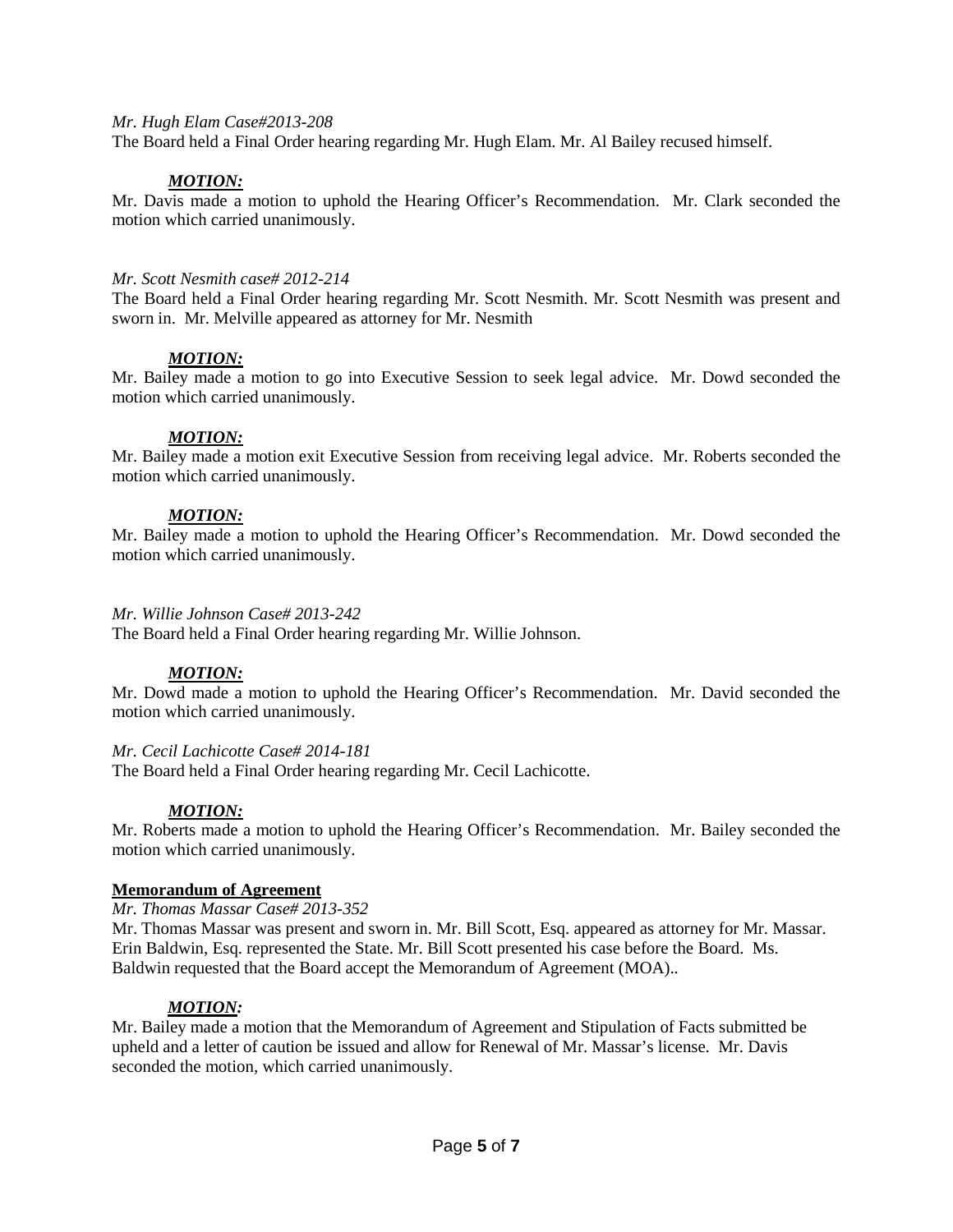## *Mr. Derek J Evatt Case# 2013-362*

Mr. Derek Evatt was present and sworn in. Ms. Lauren Clark, Esq. appeared as attorney for Mr. Evatt. Erin Baldwin, Esq. represented the State. Ms. Clark presented her case and answered questions from the Board. Ms. Baldwin requested that the Board accept the Memorandum of Agreement (MOA) and impose an appropriate sanction.

# *MOTION:*

Mr. Bailey made a motion to accept the Memorandum of Agreement and Stipulation of Facts submitted, but not to impose any sanctions. Mr. Davis seconded the motion, which carried unanimously.

## *Mr. Stephen Cribbs Case# 2012-235*

Mr. Stephen Cribbs was present and sworn in. Tucker Player, Esq. appeared as attorney for Mr. Cribbs. John Carroll, Esq. represented the State. Mr. Player presented his case and answered questions from the board. Mr. Carroll requested that the Board accept the Memorandum of Agreement (MOA) and impose appropriate sanction.

# *MOTION:*

Mr. Roberts made a motion to accept the Memorandum of Agreement and Stipulation of Facts submitted be upheld and the sanctions for this license shall be has follows: for violation of 40-59-110 a two hundred and fifty dollar fine (\$250.00); and for 40-59-240A a two hundred and fifty dollar fine (\$250.00) for a total fine of five hundred dollars (\$500.00) to be paid within 90 days from the date of the order. Mr. Bailey seconded the motion, which carried unanimously.

# **OIE Report – Mr. Todd Bond:**

# *Todd Bond, Chief Investigator of OIE*

Mr. Todd Bond, Chief Investigator appeared and reported that for the period January 1, 2015 to April 7, 2015, OIE has received a total of 156 new complaints with 109 active investigations. A total of 202 cases have been closed to date.

## **New Business**

A. Recommendations of IRC

## *MOTION:*

Mr. Bailey made a motion to approve the Recommendation of the IRC. Mr. Davis seconded the motion, which carried unanimously.

B. Resolution Guidelines

# *MOTION:*

Mr. Dowd made a motion to approve the IRC Resolution Guidelines. Mr. Roberts seconded the motion, which carried unanimously.

# **Nick Gromicko, Founder InterNACHI:**

Mr. Nick Gromicko spoke and gave the board background information regarding the trade organization InterNACHI. InterNACHI is the largest trade association for Home Inspectors in the world. InterNACHI has 13,000 members in the United States and Canada and more than 1,400 government approvals and/or accreditations. Mr. Gromicko requested that the Residential Builders Commission adopts the InterNACHI standards of practice. Mr. Bailey requested that the board have time to compare the InterNACHI standards of practice and the ASHI standards of practice before the board could make a decision of adopting one of the standards. Mr. Gromicko indicated that since the board's adoptions of